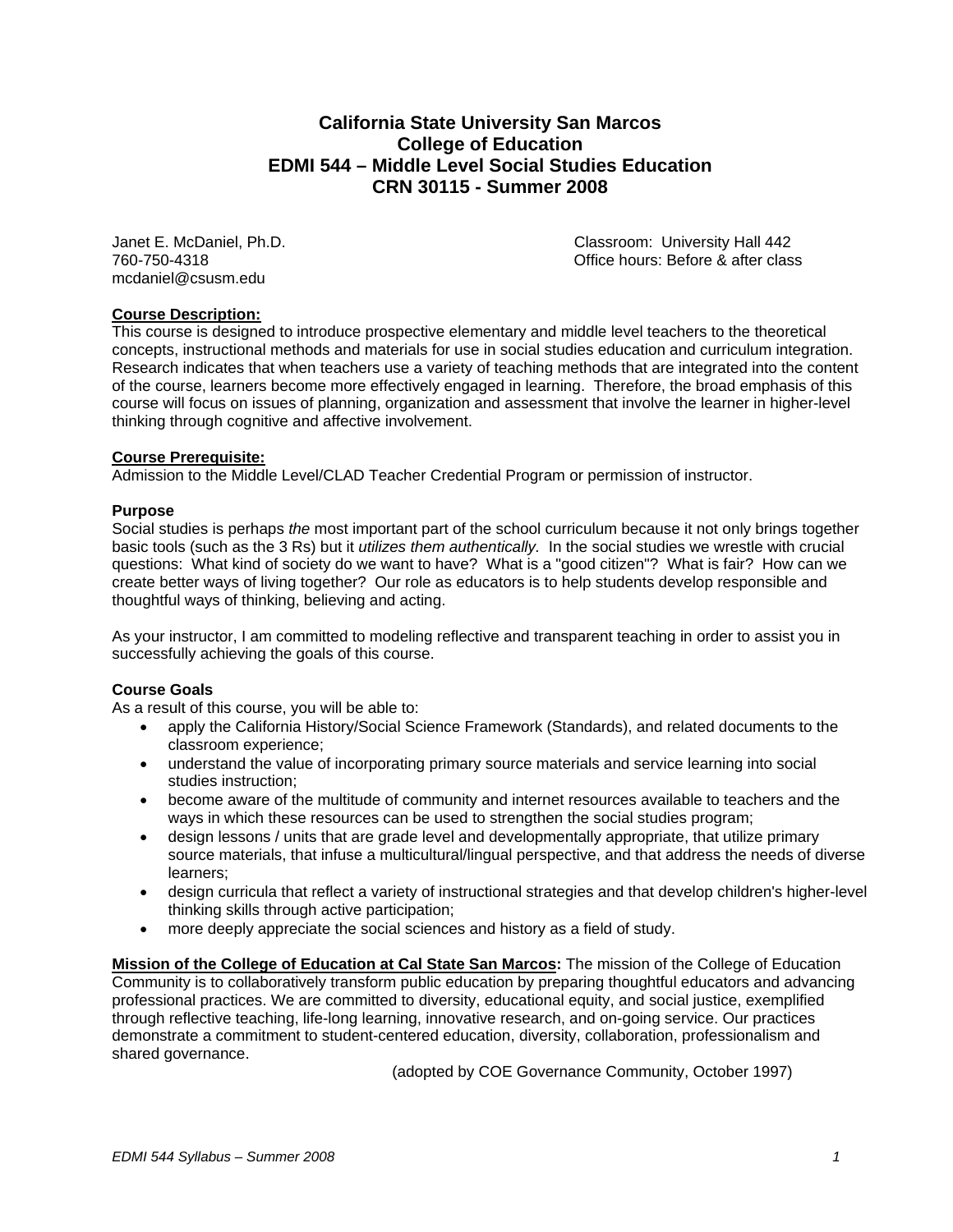**Authorization to Teach English Learners:** The Cal State San Marcos credential programs have been specifically designed to prepare teachers for the diversity of languages often encountered in California public school classrooms. The authorization to teach English learners is met through the infusion of content and experiences within the credential program, as well as additional coursework. Students successfully completing this program receive a credential with authorization to teach English learners. (approved by CCTC in SB 2042 Program Standards, August 2002)

**Special Education Inclusion:** Consistent with the intent to offer a seamless teaching credential in the College of Education, this course will introduce the collaborative infusion of special education competencies that reflect inclusive educational practices.

**Students with Disabilities Requiring Reasonable Accommodations:** Students are approved for services through the Disabled Student Services Office (DSS). This office is located in Craven Hall 4300, and can be contacted by phone at (760) 750-4905, or TTY (760) 750-4909. Students authorized by DSS to receive reasonable accommodations should meet with their instructor during office hours or, in order to ensure confidentiality, in a more private setting.

**College of Education Attendance Policy:** Due to the dynamic and interactive nature of courses in the College of Education, all students are expected to attend all classes and participate actively. Absences and late arrivals/early departures will affect the final grade. COE attendance policy states, "At a minimum, students must attend 80% of class time, or s/he may not receive a passing grade for the course at the discretion of the instructor. Individual instructors may adopt more stringent attendance requirements." Should students have extenuating circumstances, please contact the instructor as soon as possible. Due to the compressed class schedule during summer semester, the following attendance policy will apply: Each missed session will drop your final grade by a full grade point (A to B, A- to B- etc.). If you miss three or more class sessions, you will receive an F. Non-participation in a WebCT or independent session constitutes an absence as well as not attending a face-to-face class. Notification of an absence does not constitute an excuse.

**All University Writing Requirement:** Every course at the university must fulfill the university's writing requirement of at least 2,500 words. In this course, this is accomplished through the following written assignments: Literature Connection, Field Trip/Service Learning Plan.

**CSUSM Academic Honesty Policy:** Students will be expected to adhere to standards of academic honesty and integrity, as outlined in the Student Academic Honesty Policy. All written work and oral presentation assignments must be original work. All ideas/materials that are borrowed from other sources must have appropriate references to the original sources. Any quoted material should give credit to the source and be punctuated with quotation marks.

Students are responsible for honest completion of their work including examinations. There will be no tolerance for infractions. If you believe there has been an infraction by someone in the class, please bring it to the instructor's attention. The instructor reserves the right to discipline any student for academic dishonesty in accordance with the general rules and regulations of the university. Disciplinary action may include the lowering of grades and/or the assignment of a failing grade for an exam, assignment, or the class as a whole."

Incidents of academic dishonesty will be reported to the Dean of Students. Sanctions at the University level may include suspension or expulsion from the University.

**Plagiarism:** As a future educator, it is expected that each student will do his/her own work, and contribute equally to group projects and processes. Plagiarism or cheating is unacceptable under any circumstances. If you are in doubt about whether your work is paraphrased or plagiarized see the Plagiarism Prevention for Students website http://library.csusm.edu/plagiarism/index.html. If there are questions about academic honesty, please consult the University catalog.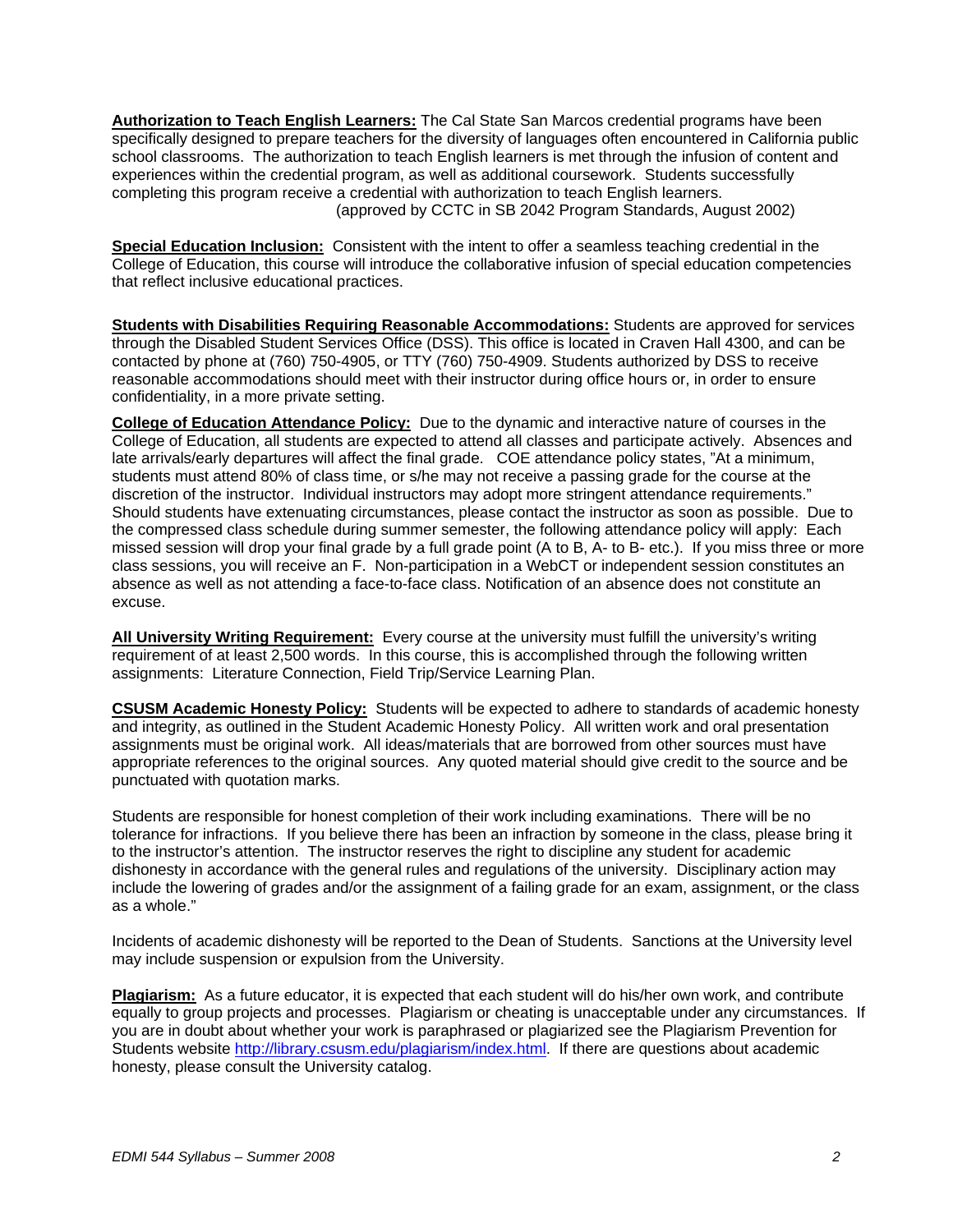**Use of Technology:** Students are expected to demonstrate competency in the use of various forms of technology (i.e. word processing, electronic mail, use of the Internet, and/or multimedia presentations). Specific requirements for course assignments with regard to technology are at the discretion of the instructor. Keep a digital copy of all assignments for use in your teaching portfolio. Details will be given in class.

**Electronic Communication Protocol:** Electronic correspondence is a part of your professional interactions. If you need to contact the instructor, e-mail is often the easiest way to do so. It is my intention to respond to all received e-mails in a timely manner. Please be reminded that e-mail and on-line discussions are a very specific form of communication, with their own nuances and etiquette. For instance, electronic messages sent in all upper case (or lower case) letters, major typos, or slang, often communicate more than the sender originally intended. With that said, please be mindful of all e-mail and on-line discussion messages you send to your colleagues, to faculty members in the College of Education, or to persons within the greater educational community. All electronic messages should be crafted with professionalism and care. Things to consider:

- Would I say in person what this electronic message specifically says?
- How could this message be misconstrued?
- Does this message represent my highest self?
- Am I sending this electronic message to avoid a face-to-face conversation?

In addition, if there is ever a concern with an electronic message sent to you, please talk with the author in person in order to correct any confusion.

**Grading & Expectations**: Teacher education is a professional preparation program. It is expected that students will come to class prepared to discuss the readings, submit required assignments, and participate in class activities. Students are expected to adhere to academic honesty and integrity, standards of dependability, confidentiality and writing achievement. Because it is important for teachers to be able to effectively communicate their ideas to students, parents, colleagues, and administrators, writing that is original, clear and error-free is a priority for the College of Education. It is expected that work will be turned in on time. Please discuss individual issues with the instructor. Late assignments will be penalized by a 10% deduction in points for each weekday late. After one week, late assignments will be given a zero.

| $\overline{A}$ | 93-100 points B- |      | 80-82 points |
|----------------|------------------|------|--------------|
| A-             | 90-92 points     | -C+  | 78-79 points |
| B+             | 88-89 points     | C.   | 73-77 points |
| в              | 83-87 points     | -C + | 70-72 points |

### **Required Texts**

State of California. *Curriculum Framework for History/Social Science K-12.*  Task Stream Electronic Portfolio, Must register and pay fee online @ http://www.TaskStream.com One of the following pieces of historical fiction:

Hesse, K. *Letters from Rifka* Lord, B. *In the year of the boar and Jackie Robinson*  Ryan, P. M. *Esperanza Rising* Yep, L. *Dragonwings* Nixon, J. L. *Land of Hope* Uchida, Y. *A Jar of Dreams* Additional readings as assigned.

### **Teacher Performance Expectation (TPE) Competencies**

This course is designed to help teachers seeking the Multiple Subjects Credential with Middle Level Certificate to develop the skills, knowledge, and attitudes necessary to assist schools and districts in implementing effective programs for all students. The successful candidate will be able to merge theory and practice in order to realize a comprehensive and extensive educational program for all students. The following TPEs are addressed in this course:

TPE 1A: Subject-Specific Pedagogical Skills for History/Social Science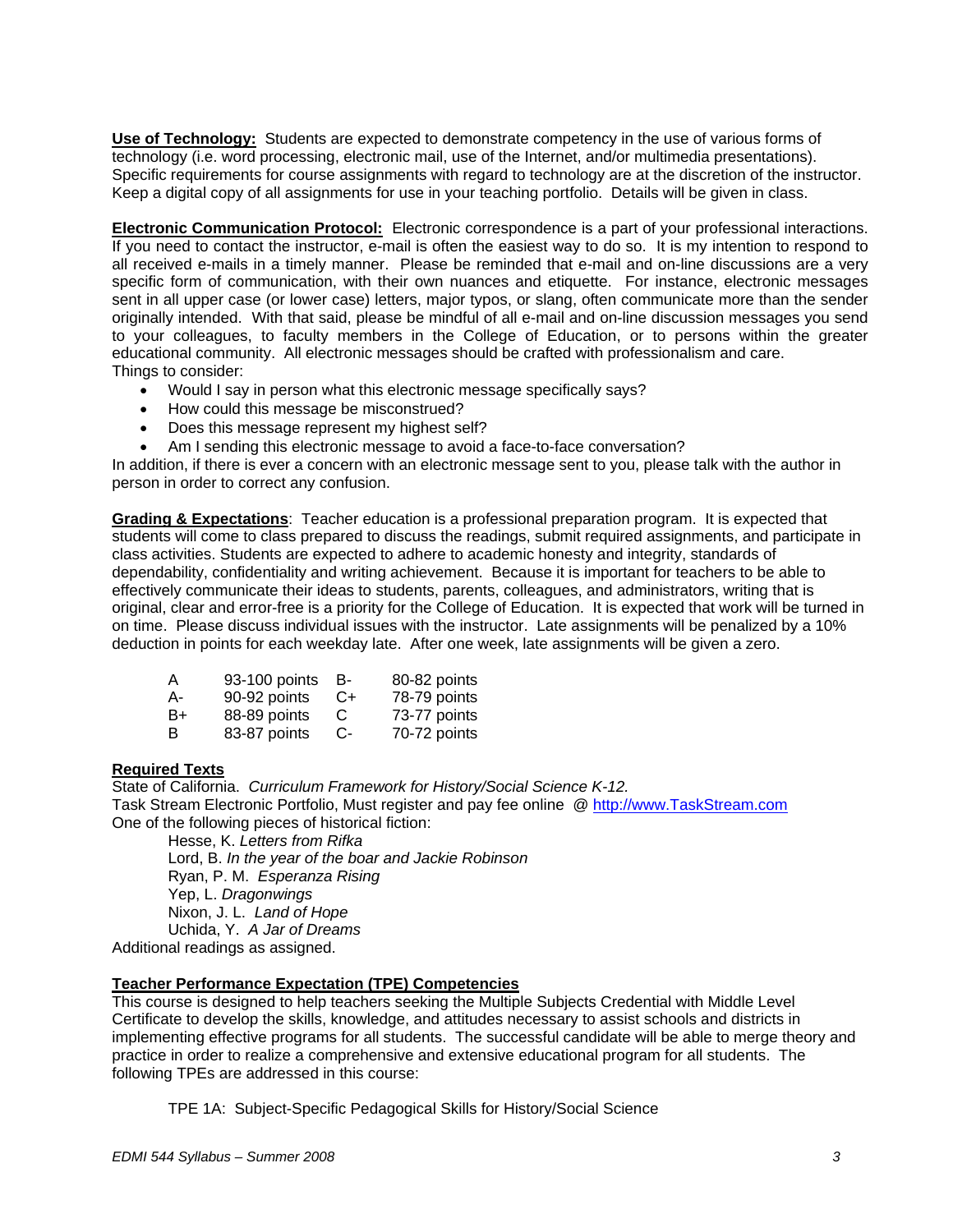### TPE 11: Social Environment

The Teacher Performance Expectations identified here are addressed in EDMI 544 through class discussions, activities, oral/visual presentations, and written assignments.

### **Assignments:**

### **The following assignments are evaluated in EDMI 544. All are due at 5 PM on the assigned date, via WebCT.**

| Assignment                              | Points | Due Date |
|-----------------------------------------|--------|----------|
| 1. Internet Sites                       | 20     | July 14  |
| 2. Literature Connection                | 20     | July 21  |
| 3. TPE 1A Reflection                    | 5      | July 21  |
| 4. TPE 11 Reflection                    | 5      | Aug 6    |
| 5. Service Learning and Field Trip Plan | 40     | Aug 6    |
| 6. Participation                        | 10     | Aug 6    |

### 1. Internet Sites for Social Studies (20 points) **Due July 14 5 PM**

The internet provides teachers and their students with vastly increased access to information – yet issues of quality and usefulness must be considered. For this assignment, you will explore and critique ten education sites on the World Wide Web that would be valuable to middle school social studies teachers. At least two must be professional sites (for teacher use only). At least five will be for your students' use. The remaining three may be for teacher and/or student use. All must be connected to your unit plan.

For each site, spend some time exploring the pages and links presented, and then respond (1-2 paragraphs per site) to the following prompt:

Describe what you find at the site, the strengths of the site as a resource for middle school teachers and/or students, and if/how you think the site could be improved. Give an example of something from the site that you would definitely use if you were a social studies teacher.

Here are three professional websites that will give you a start on the assignment: California Council for the Social Studies http://www.ccss.org/ S.C.O.R.E. – History Social Science Resources http://score.rims.k12.ca.us/ National Council for the Social Studies http://www.ncss.org/

### **2. Literature Connection (20 points) Due July 21 5 PM Due July 21 5 PM**

### A wealth of children's literature exists that strongly supports the state standards for teaching social studies. For this assignment you will select *one book* appropriate for the interdisciplinary unit you are developing. You will then dramatically present your book and explain how it can be used to advance children's thinking about key social studies concepts. You will create a handout for your colleagues and design a lesson plan that incorporates your book. (more details to come)

For this assignment, you will select a single (fiction or nonfiction) book that addresses your chosen curriculum content theme and appropriate history/social science standards. It can be literature that you read to students or that students read by themselves.

You may want to consult the SCORE website, NCSS Notable Children's Tradebooks (www.social studies.org), or a school/children's librarian for suggestions. This assignment includes (a) a "dramatic" presentation, (b) a written summary that demonstrates how you will incorporate the book into your instruction.

### On July 21, be ready with:

a. A five-minute presentation "selling" us on why your book is great to use with students. Be sure to consider the following when organizing your presentation: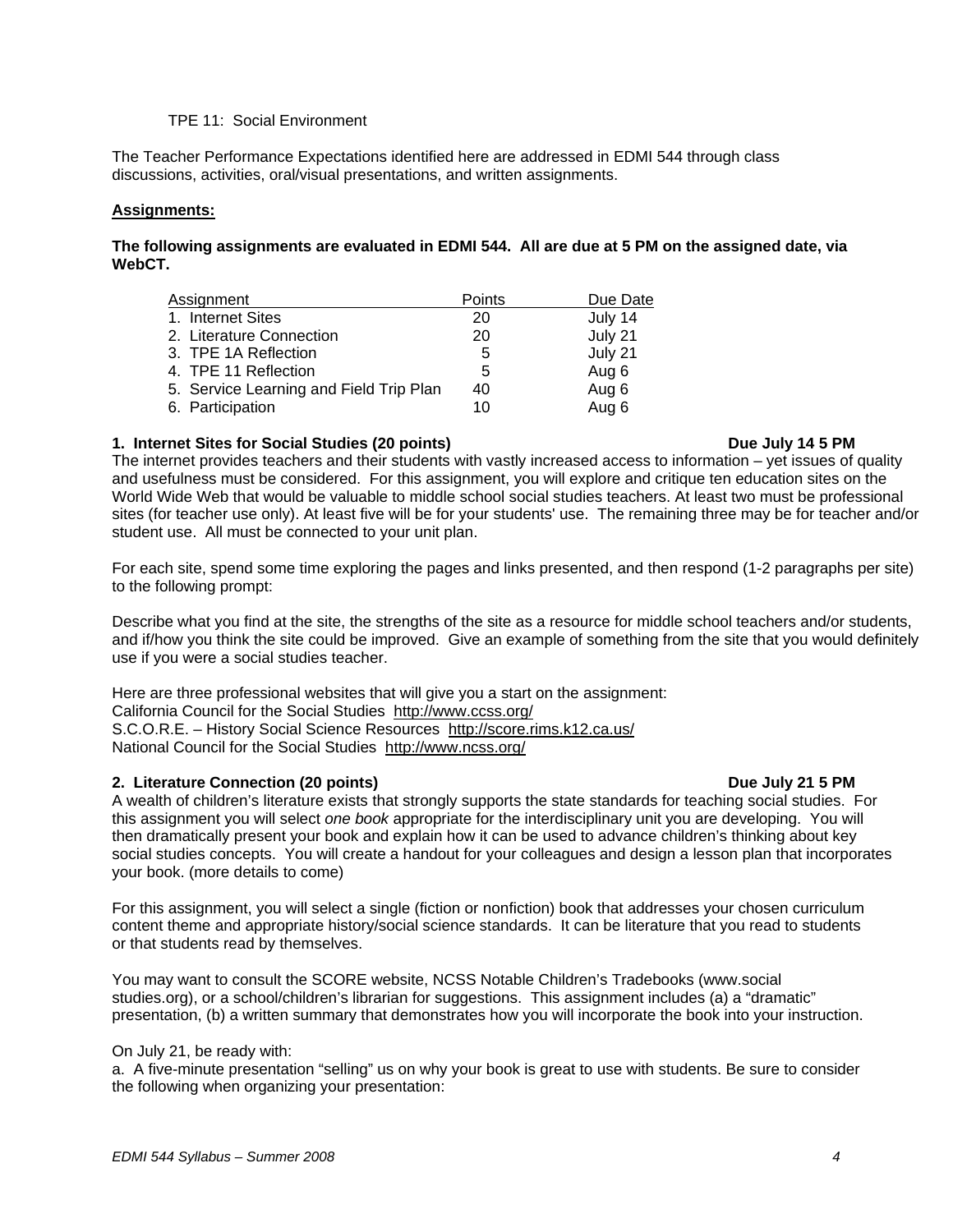- $\triangleright$  After reading your book carefully, identify several key themes and select one or two to focus on during your presentation.
- $\triangleright$  You will want to tell enough about the event or character to involve your audience but leave them curious to read the book themselves.
- $\triangleright$  Clearly connect the theme you discuss to social studies standards.
- $\triangleright$  Include audience involvement and creative elements (visual aids, dress-up, edibles) to capture everyone's attention. Remember--active learning is best.
- $\triangleright$  Although you may choose to write out the basics of your presentation, do not read it. Make eye contact with your audience, and change your vocal inflections. If it fits the book, ham it up.

b. A summary of key information about your book. This will be submitted and published on WebCT before your presentation. Use the following format. The goal is for everyone to come away with lots of ideas for ways to use social studies literature with students. See sample on Harriet Tubman on WebCT site under Class Materials.

- $\triangleright$  Book Title
- $\triangleright$  Author / Publisher / ISBN# / Date of publication
- ¾ History-Social Science Standard(s) this book supports
- $\triangleright$  Appropriate grade level
- $\triangleright$  Identify fiction or non-fiction
- $\triangleright$  Big Idea / Key Questions
- $\triangleright$  Full paragraph summarizing book
- $\triangleright$  Brief descriptions of related teaching ideas

### **5. Field Trip/Service Learning Plan (40 points) Due Aug 6 5 PM**

Field trips are an excellent way to breed enthusiasm for learning. Service learning helps students "learn to serve" and "serve to learn." Thoughtfully planned and skillfully executed, field trips and service learning can provide vital links between abstract concepts presented in the classroom and their real life applications in the community and beyond. Studies in the field of learning theory suggest that children retain information to a greater extent when it is combined with personal experiences. Field trips and service learning can help the classroom teacher bring excitement and deeper meaning to numerous areas of study.

### **Purpose**

- ¾ to give you an opportunity to explore and share information about a field trip site and a service learning opportunity;
- $\triangleright$  to encourage you to begin thinking in more depth about how you can support the California H/SS Framework through engaging students in hands-on activities;

### **Requirements**

- $\checkmark$  Statement of Context for Field Trip and Service Learning
- $\checkmark$  Descriptive Cover Sheet for Field Trip
- $\checkmark$  Field Trip Activity Plan
- $\checkmark$  Site Brochure or other Documentation
- $\checkmark$  Service Learning Needs Assessment
- $\checkmark$  Service Learning Activity Plan

### **Statement of Context for Field Trip and Service Learning**

Describe the context in which the field trip and service learning will take place. Identify your grade level and curriculum unit addressed, and identify the appropriate History/Social Science Standards addressed.

### **Descriptive Cover Sheet for Field Trip**

Site Name and Address Website Address Relevant telephone #s (general; education dept.) Admission costs? Group rates? Group size? Opening Hours? Reservations necessary?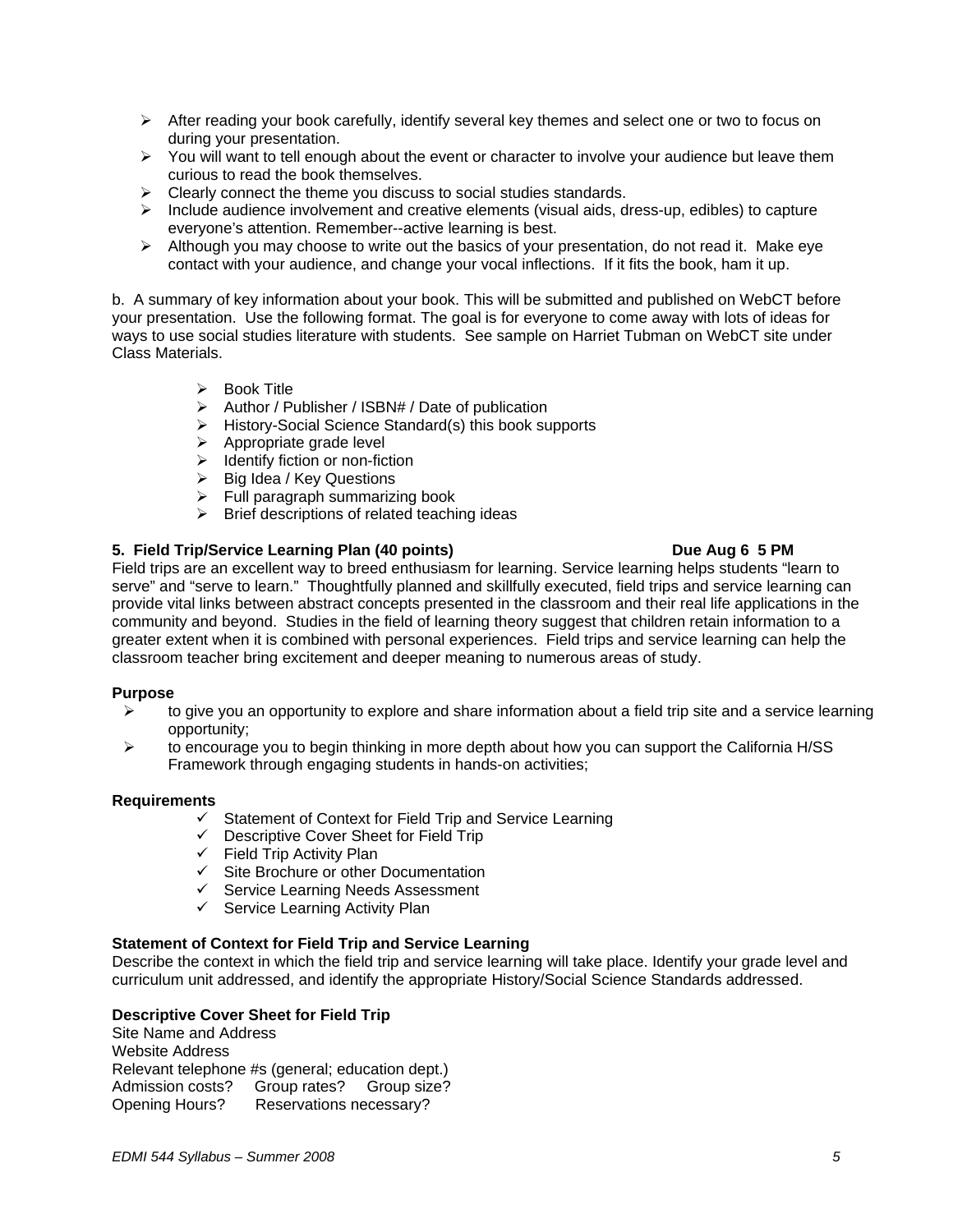Appropriate for which grade/age levels? Connections to which History/Social Science standards? Specifics of the exhibits? Are guided tours for school groups available? Required? Extra costs? Are handouts or curriculum materials available for teachers to use prior to the visit? Speakers available to come to your classroom? Facilities? (bathrooms, area to eat lunch, etc.) Special requirements? (walking shoes, binoculars, warm clothing, etc.) Other information?

### **Field Trip Activity Plan**

Design 3 different activities for developing your students' knowledge of the selected topic through Pre-Trip (1), During the Trip (1), and Post-Trip (1) activities. Each Learning Activity should be described in a full, rich paragraph. Be brief but specific and be sure to define what both you and your students will be doing.

Activities should move away from the classroom textbook. For example, pre-trip activities could include a description of what you might do with slides (indicate self-made? bought at/borrowed from site?), a community speaker (be specific about whom and what the discussion would include), or other resource materials. During the trip activities might include ideas for hands-on learning (Note: a docent tour is assumed).

### **Site Brochure or other Documentation**

Staple this item(s) to your project. If no items exist, include several photos of the site/contents.

### **Service Learning**

You and your partners will create a service learning strand for the unit plan. This strand will include four components: Preparation, Service, Reflection, and Celebration. Details of these components are in Fertman, White and White ("Elements of Service Learning") on the WebCT site.

### **Needs Assessment**

Complete a needs assessment (adapted for your students' grade level) related to the social studies content you have chosen. A sample needs assessment is on the WebCT site.

### **Service Learning Activity Plan**

Create a strand so that your students will engage in service learning connected to the HSS standards you are addressing. Choose a meaningful service learning experience. What might you and your students do that would support the standards and also support service that will be appreciated by others? Write a statement that explains why this is an appropriate choice of service. Describe the general outline of what the service will be, and what you expect your students to learn from the experience.

Describe four activities related to the service learning: One that is preparation for service; one that takes place during service; one that is reflecting on the service; and one to celebrate the service (see Fertman, White and White).

### **3. & 4. TPE Reflective Statements (5 points each) TPE 1A Due July 21 5 PM**

# **TPE 11 Due Aug 6 5 PM**

In EDMI 544, you are specifically responsible for writing reflective statements for TPEs 1A (Social Studies) and 11 in the TaskStream Electronic Portfolio. You must attach appropriate artifacts for both TPEs.

**Assignment 3.** For TPE 1A (Social Studies), submit your Internet Sites or Literature Connection assignment. **Assignment 4.** For TPE 11, submit your Field Trip/Service Learning plan.

Each assigned response will relate to course assignments, discussions, and/or readings that provide a deeper understanding of the specified TPE. As you write, the goal is to describe your learning as it relates to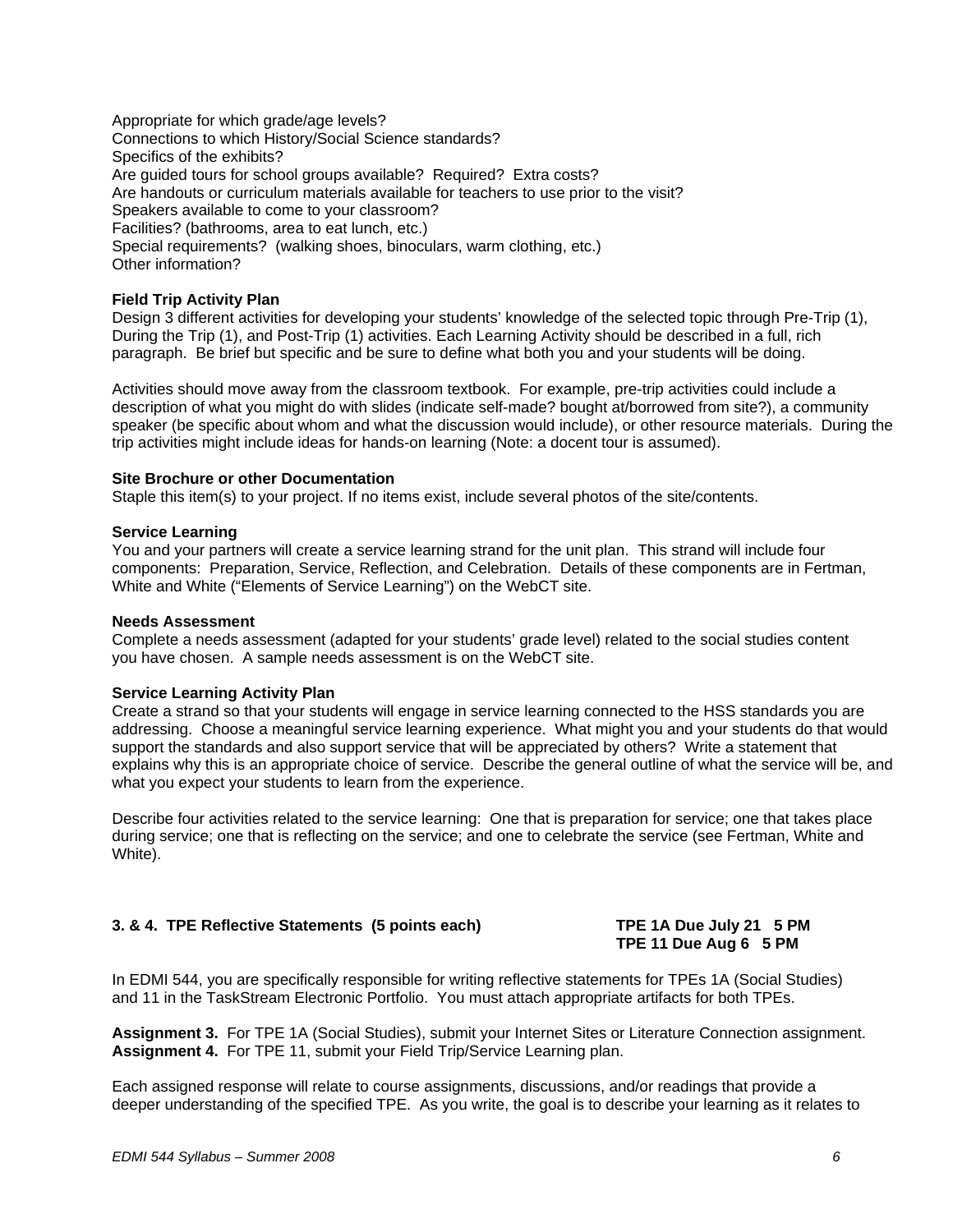the TPE, to analyze artifacts (assignments) and explain how they are evidence of your learning, and to reflect on the significance of your learning (the "so what?") and where you need to go next related to the TPE. A four paragraph structure will help you develop your response:

- 1<sup>st</sup> Paragraph: Introduction to your response that uses the words of the TPE. DO NOT restate the TPE; instead, introduce your reader to the focus of your response as it relates to the TPE. This is basically an extended thesis statement related to the TPE (refer to *TPEs-at-a-Glance with Salient Features* on the COE website)
- $2^{nd}$  Paragraph: Explain how one attached artifact is evidence of your learning related to the TPE. The key here is "evidence." How does this artifact prove that you have learned something specific related to the TPE?
- $3<sup>rd</sup>$  Paragraph: Explain how another attached artifact is evidence of your learning related to the TPE. (Optional for EDMI 544)
- $4<sup>th</sup>$  Paragraph: Reflect upon and summarize the significance of your learning overall (connected to the TPE) and explain what you still need to learn related to this TPE. This addresses the "so what?" of your learning.

Please be succinct in your writing; more is NOT better. State your ideas clearly and keep them grounded in the evidence of your learning as represented by your artifacts. When you submit each TPE response, you will receive feedback from the instructor that asks for revisions or says that you are done. You will not get full credit for this assignment if you are asked to revise and you do not. Please continue to check your Taskstream portfolio until the instructor says you are done with each TPE response for the course. More details about using Taskstream will be given in class and can be found the Taskstream website.

### **6. Professionalism; Self-asessment (10 points) Ongoing; Due Aug 6 5 PM**

Professional demeanor is expected of all students in the Middle Level Program. This includes but is not limited to the following:

- On-time arrival to all class sessions.
- Advance preparation of readings and timely submission of assignments.
- Respectful participation in all settings (e.g., whole group, small group, in/outside of class).
- Carefully considered, culturally aware approaches to solution-finding.

This course is designed for active learning during class sessions. In order for this course to succeed for individuals and the group, students must come to class prepared to discuss assigned readings/topics and to participate in class activities. You will submit a self-assessment on WebCT by August 6. I will consider your self-assessment when assigning points for this assignment. Answer the questions below and illustrate with examples from your participation in class.

Students will engage in active learning each class session, and will be expected to actively participate.

- Do you participate in class discussions productively, sharing your knowledge and understandings?
- Do you interact productively with your peers, taking on a variety of roles (leader, follower, etc.)?
- Do you contribute appropriately to group work—do you "do your share"?
- Are you able to accept others' opinions?
- Are you supportive of others' ideas?
- Do you support your peers during their presentations?
- Can you monitor and adjust your participation to allow for others' ideas as well as your own to be heard?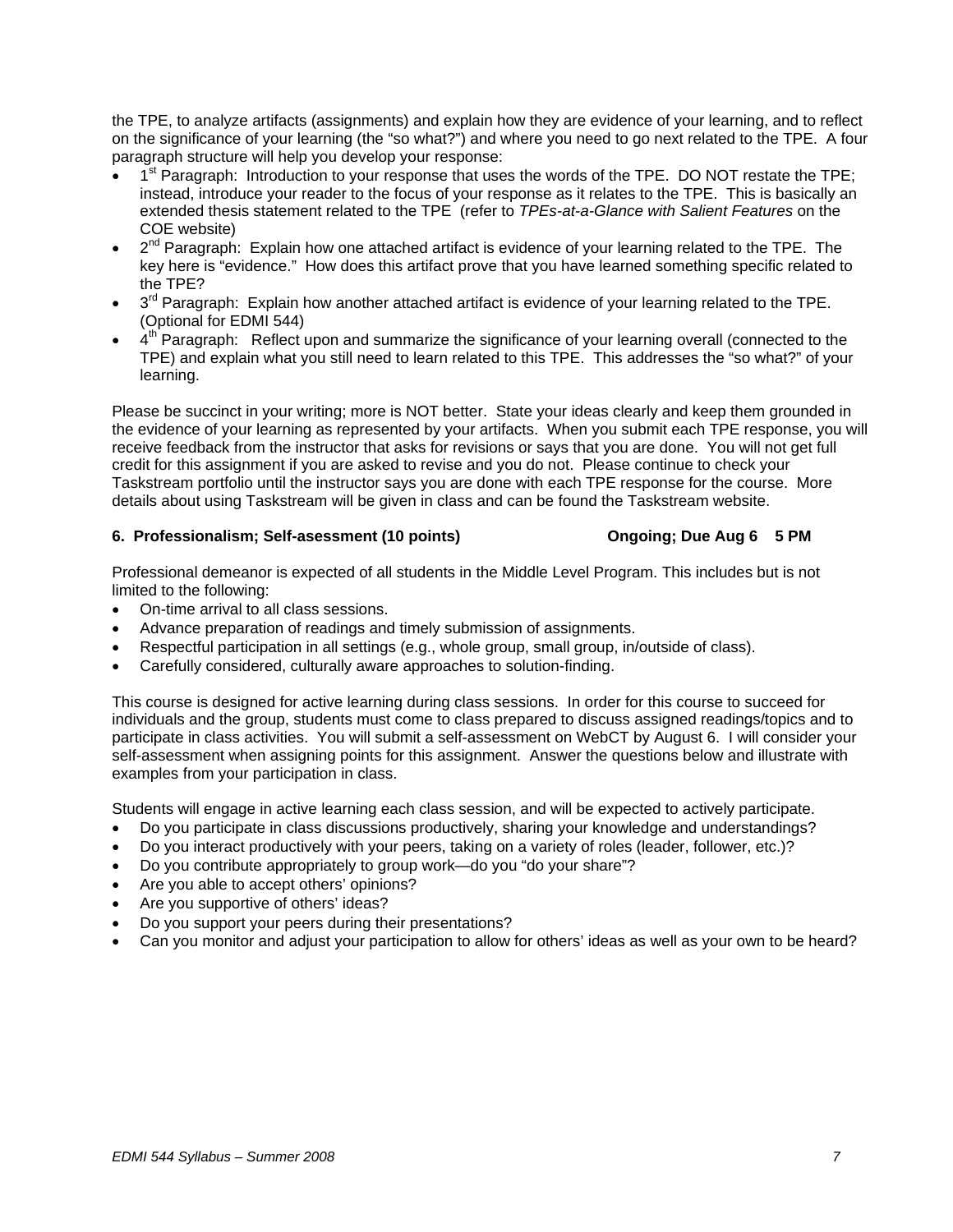# **Schedule as of 7/7/08 Schedule is subject to change at the discretion of the instructor**

| <b>Date</b>      | <b>Topic</b>                                                                 | <b>Reading/Preparation</b>                                                                                                 | <b>Assignment</b>                                                 |
|------------------|------------------------------------------------------------------------------|----------------------------------------------------------------------------------------------------------------------------|-------------------------------------------------------------------|
| July 7<br>Mon.   | What is Social<br>Studies?                                                   | Access the syllabus on the COE website                                                                                     | Form cooperative<br>duos/trios for thematic                       |
|                  | Middle grades<br>social studies                                              | CA History-Social Science Framework (WebCT site,<br>Class Materials 1-5)                                                   | assignments                                                       |
|                  | content                                                                      | To prepare for Literature Connection, see WebCT site,<br><b>Class Materials 8</b>                                          |                                                                   |
| July 9           | Service Learning                                                             | Service Learning in an Age of Standards (WebCT                                                                             | Bring the results of your                                         |
| Wed.             |                                                                              | site, Class Materials 6.5)                                                                                                 | social studies concept<br>interviews                              |
|                  |                                                                              | http://www.socialstudies.org/positions/servicelearning/                                                                    |                                                                   |
|                  |                                                                              |                                                                                                                            |                                                                   |
| July 14<br>Mon.  | Social studies<br>internet sites                                             | Presentation of your internet sites                                                                                        | Internet websites DUE on<br><b>WebCT</b>                          |
|                  | <b>Primary Sources</b>                                                       | WebCT site, Class Materials 7 pages 1-4                                                                                    |                                                                   |
|                  | Literature<br>Groupwork                                                      | Bring your immigration literature book, partially read                                                                     |                                                                   |
|                  |                                                                              |                                                                                                                            |                                                                   |
| July 16<br>Wed.  | Field Trips and<br>Service Learning                                          | Research your field trip site or service learning<br>experience site with your cooperative partners:<br>Off campus session |                                                                   |
|                  |                                                                              |                                                                                                                            |                                                                   |
| July 21<br>Mon.  | Integrating<br>Language Arts<br>and Literature into<br><b>Social Studies</b> | Bring your immigration book, completed<br>Present your Literature Connection book                                          | <b>Literature Connection</b><br>assignment DUE on<br><b>WebCT</b> |
|                  |                                                                              |                                                                                                                            | <b>TPE 1A (Social Studies)</b>                                    |
|                  | Field Trip/Service                                                           | Bring all your materials for the field trip and service                                                                    | <b>DUE on TaskStream and</b>                                      |
|                  | Learning<br>Workshop                                                         | learning assignment so that you can share these with<br>Dr. McDaniel in the workshop                                       | Note on WebCT                                                     |
|                  |                                                                              |                                                                                                                            |                                                                   |
| July 23<br>Wed.  | Depth vs. Breadth<br>in Social Studies                                       | Online WebCT session                                                                                                       |                                                                   |
|                  |                                                                              |                                                                                                                            |                                                                   |
| July 28<br>Mon.  | <b>Using Oral History</b><br>in Social Studies                               | Guests: Dr. Laura Wendling and Dr. Barry Lanman,<br>Perspectives on the American Experience Project                        |                                                                   |
|                  |                                                                              |                                                                                                                            |                                                                   |
| July 30<br>Wed.  | Democratic<br>classrooms                                                     | http://www.socialstudies.org/positions/effectivecitizens/                                                                  |                                                                   |
|                  | <b>Politics of Social</b>                                                    | http://www.socialstudies.org/positions/character/                                                                          |                                                                   |
|                  | studies                                                                      |                                                                                                                            |                                                                   |
| August 4<br>Mon. | <b>Social Studies</b><br>Professional                                        | Online WebCT session on Social Education                                                                                   |                                                                   |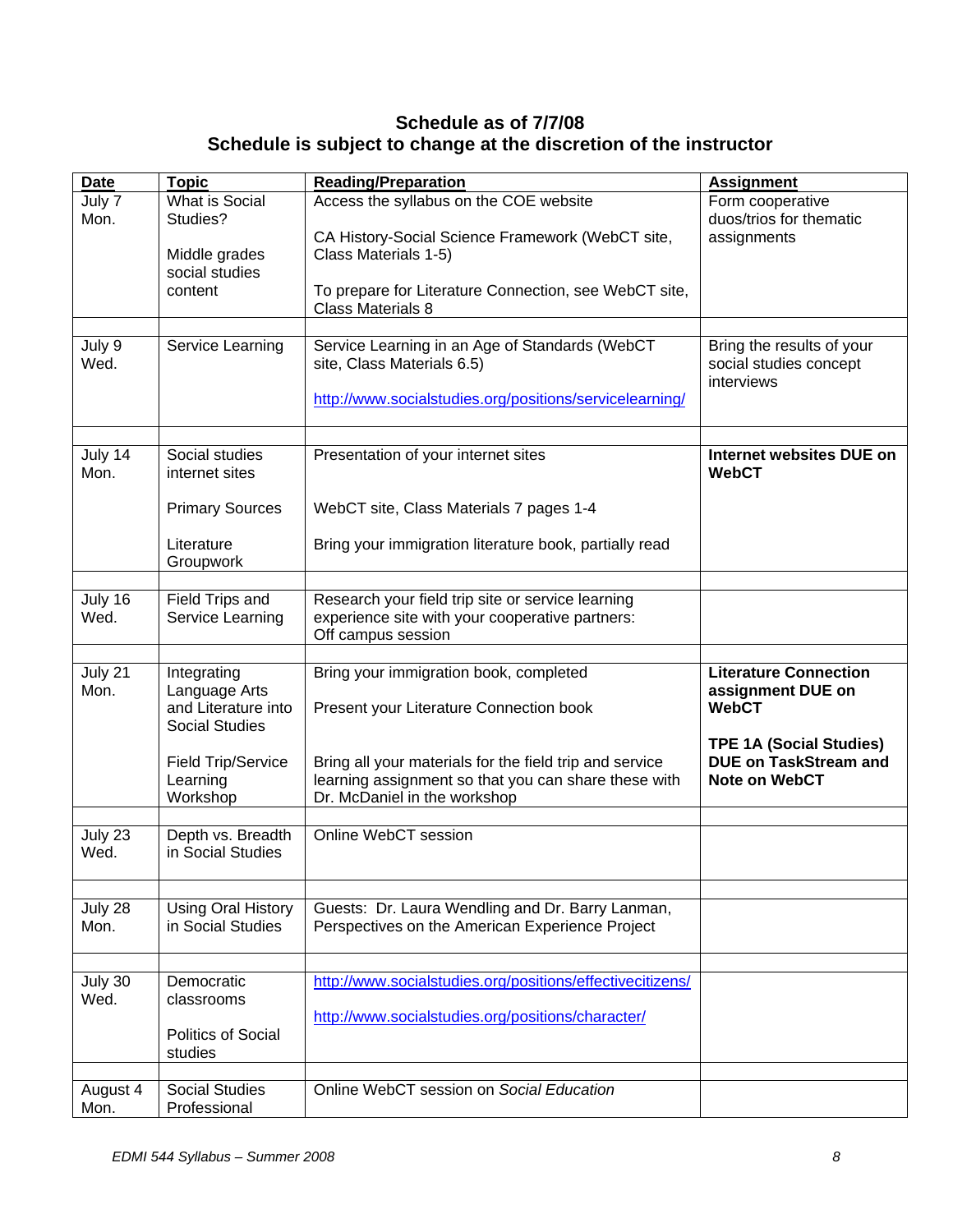|                  | Resources            |                                                                |                                                                          |
|------------------|----------------------|----------------------------------------------------------------|--------------------------------------------------------------------------|
| August 6<br>Wed. | <b>Presentations</b> | Group presentations of Field Trip/Service Learning<br>Projects | <b>Field Trip/Service</b><br><b>Learning Assignment</b><br>DUE on Web CT |
|                  |                      |                                                                | TPE 11 DUE on<br><b>TaskStream and Note on</b><br><b>WebCT</b>           |
|                  |                      |                                                                | <b>Participation Self-</b><br>assessment DUE on<br><b>WebCT</b>          |